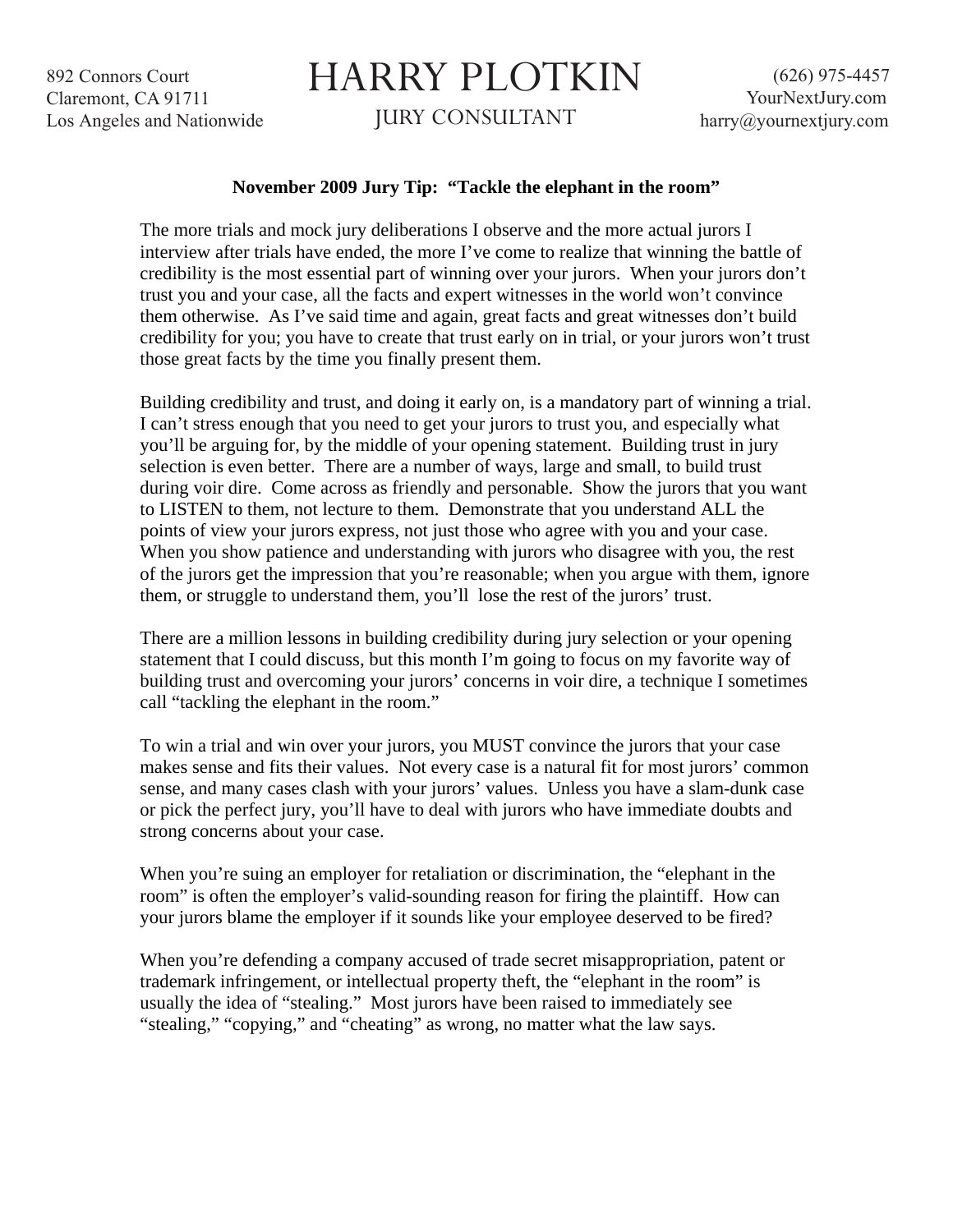In wrongful death cases, the "elephant in the room" is usually the point of awarding damages; most jurors are wondering "what good would awarding money do if it won't bring the victim back, and why does the victim's family deserve to collect?"

As soon as they hear the judge describe the basic outline of the case and listen to your voir dire questions, your jurors start to develop doubts and concerns about your case that will influence their view of your credibility and of your evidence throughout trial. Unless you deal with them directly, these elephants will sit in the courtroom throughout the trial. Few jurors will be brave or self-aware enough to tell you during voir dire that they can't imagine you proving your case. I say few, because I have encouraged clients to ask jurors that very question and have seen jurors tell us "I can't imagine a way you can win this case," and have had those jurors excused for cause. Most jurors won't say what they're thinking, but trust me—they're thinking "how in the world is this lawyer going to explain that?"

Ignoring those elephants only makes them worse. If your jurors get the sense that you're avoiding a weakness of your case or planning on arguing something they don't believe in, you've lost their trust already. Instead of avoiding the topic, use those elephants in the room to overcome your jurors' concerns and show the jurors that you understand them.

In your next trial, identify the most challenging issue in your case. Think about your case, talk about it to friends and colleagues, do a focus group, or do whatever you do to help you see the forest through the trees. When you do, choose the most glaring weak spot that jurors will likely figure out immediately. And during your voir dire, bring it up. Flush it out, and get your jurors to comfortably talk about their concerns. Trust me, this line of questioning is helpful—your jurors are already thinking about their doubts and concerns. Don't be afraid to hear it, and make sure to show the jurors that you're interested in listening, interested in understanding how they feel, and not afraid of their concerns. Just bringing the topic up, by itself, will earn you credit. Most jurors believe that (less-than-honest, stereotypical) lawyers won't talk about the problems with their case, so not only will you gain some trust, but the jurors will believe that the topic might not be so important and damaging to your case.

Then comes the important part—once you've talked about and framed their concerns, show them how your case is DIFFERENT than the cases they've been concerned and complaining about. When you show your jurors that you understand their concerns, they begin to trust you. When you tell your jurors that you AGREE with their concerns, that you would be wrong to pursue or defend a case that deserved their worries, they'll find you refreshingly honest and reasonable. The most important, persuasive point you can make in voir dire is that you AGREE with them that your case (or defense) would have no merit if it couldn't answer those concerns, but that your case is fundamentally different than the hypothetical flawed case you've been describing.

Obviously, you wouldn't be allowed to TELL your jurors these things, directly. But you can communicate that you agree through your voir dire questions. You should always be allowed to ask questions like: